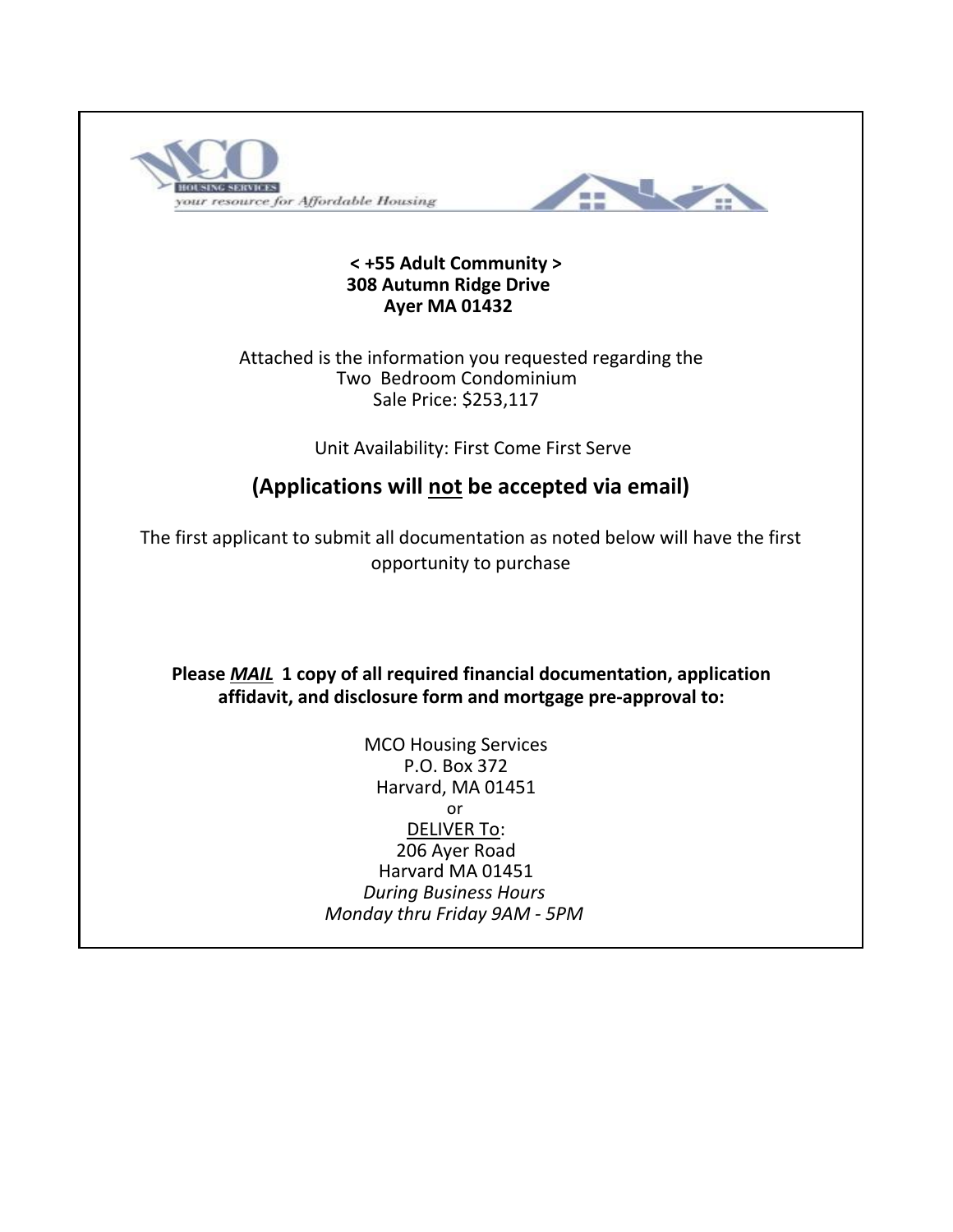



## **Autumn Ridge Farm Condominiums Association Two Bedroom Condominium 308 Autumn Ridge Drive Ayer MA 01432**

### **Sale Price: \$253,117**

|                                   |                                                         |                                                                                           | # of   |           |  |
|-----------------------------------|---------------------------------------------------------|-------------------------------------------------------------------------------------------|--------|-----------|--|
| <b>Unit Information</b>           |                                                         | <b>Eligibility Criteria</b>                                                               | People | Limit     |  |
| # of Bedrooms:                    | $\mathfrak{p}$                                          | 1. Income Limits                                                                          | 1      | \$78,300  |  |
| # of Bathrooms:                   | $\mathcal{P}$                                           |                                                                                           | 2      | \$89,500  |  |
| Parking:                          | 2 Car Garage                                            |                                                                                           | 3      | \$100,700 |  |
| Year Built:                       | 2006                                                    |                                                                                           | 4      | \$111,850 |  |
| Sq. Ft.:                          | 1368                                                    |                                                                                           | 5      | \$120,800 |  |
| Heat:                             | Gas                                                     |                                                                                           | 6      | \$129,750 |  |
|                                   |                                                         | 2. Asset Limits @ \$275,000                                                               |        |           |  |
| Appliances:                       | Dishwasher, Microwave,<br>Range                         | 3. Must be first time homebuyer                                                           |        |           |  |
| Features<br>HOA Fee:              | Central A/C, Hardwood<br><b>Floors</b><br>\$190 / Month | (exceptions may apply)                                                                    |        |           |  |
| <b>Estimated Annual</b><br>Taxes: | $$2,124$ / Year                                         | Please go to www.mcohousingservices.com for<br>more info and to download the application. |        |           |  |



#### Great Commuter Location



www.mcohousingservices.com Harvard MA 01451 Karen Morand (978) 235-5595

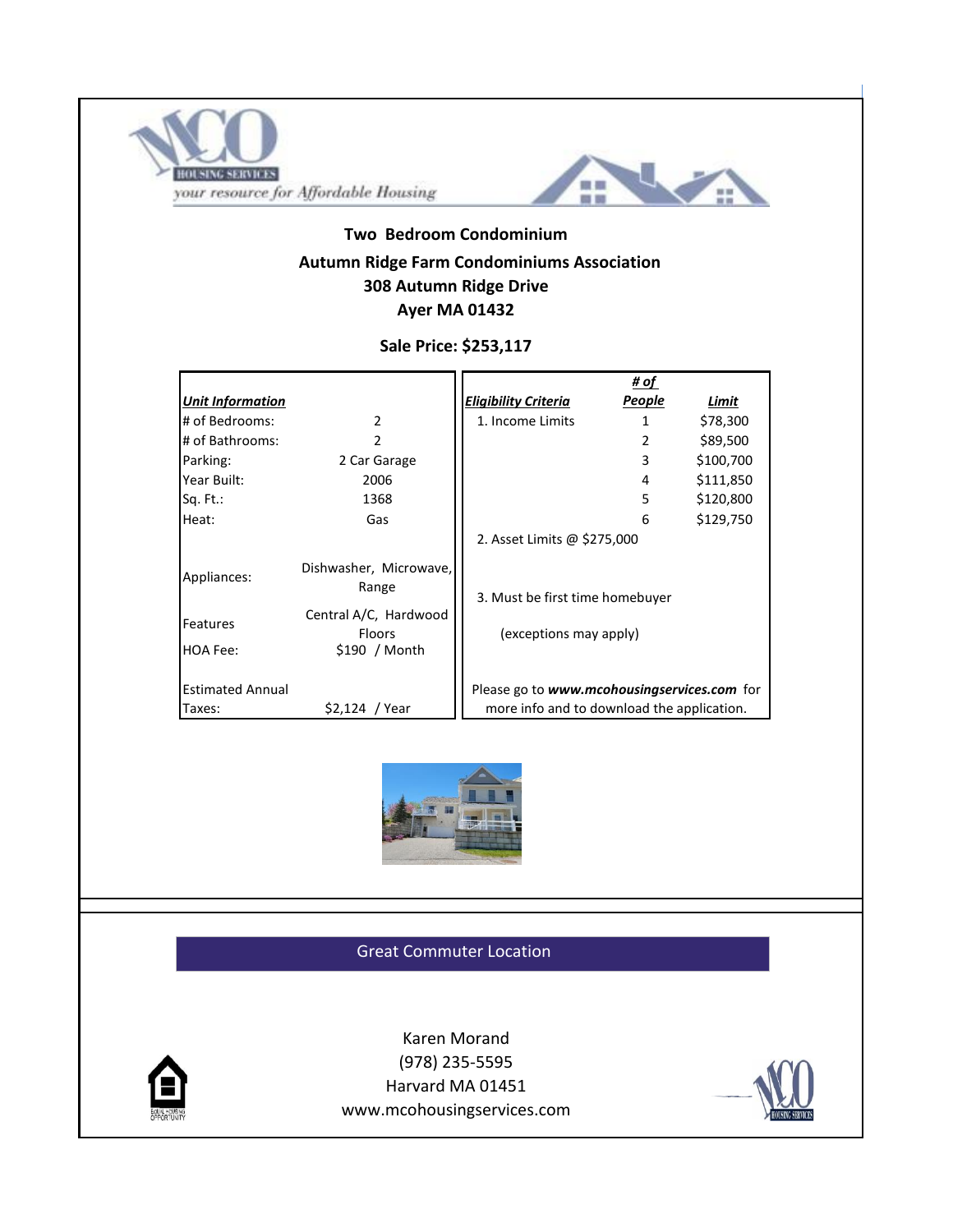|                                                                                                                                                                                                                                                                                                                                        | your resource for Affordable Housing                                                                                                                                                                                                                                                       |  |  |  |  |  |  |  |  |  |
|----------------------------------------------------------------------------------------------------------------------------------------------------------------------------------------------------------------------------------------------------------------------------------------------------------------------------------------|--------------------------------------------------------------------------------------------------------------------------------------------------------------------------------------------------------------------------------------------------------------------------------------------|--|--|--|--|--|--|--|--|--|
|                                                                                                                                                                                                                                                                                                                                        | <b>REQUIRED FINANCIAL DOCUMENTATION</b>                                                                                                                                                                                                                                                    |  |  |  |  |  |  |  |  |  |
|                                                                                                                                                                                                                                                                                                                                        | (Please check circles below to indicate you have included the following documentation in your package)                                                                                                                                                                                     |  |  |  |  |  |  |  |  |  |
|                                                                                                                                                                                                                                                                                                                                        | Following are the required financial documentation. Please provide a copy of all applicable information.                                                                                                                                                                                   |  |  |  |  |  |  |  |  |  |
| $\bigcirc$                                                                                                                                                                                                                                                                                                                             |                                                                                                                                                                                                                                                                                            |  |  |  |  |  |  |  |  |  |
| a. A mortgage pre-approval letter showing you are able to secure a mortgage. The mortgage must be from a<br>Mass Housing approved lender and they must have determined your mortgage eligibility based on your credit<br>score. An online mortgage pre-approval will not be accepted. This mortgage must be a 30 yr conventional loan. |                                                                                                                                                                                                                                                                                            |  |  |  |  |  |  |  |  |  |
|                                                                                                                                                                                                                                                                                                                                        | b. Federal Tax Returns - Last 3 years (DO NOT SEND MASS STATE TAXES)                                                                                                                                                                                                                       |  |  |  |  |  |  |  |  |  |
|                                                                                                                                                                                                                                                                                                                                        | c. W2 and/or 1099-R Forms: Last 3 years                                                                                                                                                                                                                                                    |  |  |  |  |  |  |  |  |  |
| $\left(\right)$                                                                                                                                                                                                                                                                                                                        | d. Asset Statement: Current statements including 3 months checking accounts (full statement showing<br>activity/every page front and back), saving accounts (full statement), investment accounts including retirement,<br>certificate of deposit, property, down payment gift amount etc. |  |  |  |  |  |  |  |  |  |
| $\bigcirc$                                                                                                                                                                                                                                                                                                                             | e. Five (5) consecutive pay stubs ending within one month of unit application for all jobs (check/direct deposit<br>stubs). For unemployment, copies of unemployment checks or DOR verification stating benefits received.                                                                 |  |  |  |  |  |  |  |  |  |
| ( )                                                                                                                                                                                                                                                                                                                                    | f. Social Security: official statement of monthly amount received for year in review and statement of total<br>amount received for latest tax year.                                                                                                                                        |  |  |  |  |  |  |  |  |  |
|                                                                                                                                                                                                                                                                                                                                        | g. Pension: statements indicating amount received for year in review and statement of total amount received for<br>latest tax year.                                                                                                                                                        |  |  |  |  |  |  |  |  |  |
|                                                                                                                                                                                                                                                                                                                                        | h. Child support and alimony: document indicating the payment amount.                                                                                                                                                                                                                      |  |  |  |  |  |  |  |  |  |
|                                                                                                                                                                                                                                                                                                                                        | i. Proof of student status for dependent household members over age of 18 and full-time students.                                                                                                                                                                                          |  |  |  |  |  |  |  |  |  |
| $\bigcirc$                                                                                                                                                                                                                                                                                                                             | j. If you intend to utilize a gift from a family member to assist with the down payment, please advise us of the gift<br>amount with the name and telephone number of the person providing the gift.                                                                                       |  |  |  |  |  |  |  |  |  |
| ( )                                                                                                                                                                                                                                                                                                                                    | k. If you have a home to sell a market analysis is required along with a copy of your last mortgage statement.                                                                                                                                                                             |  |  |  |  |  |  |  |  |  |
| MAIL all documentation, mortgage pre-approval, and application to:                                                                                                                                                                                                                                                                     |                                                                                                                                                                                                                                                                                            |  |  |  |  |  |  |  |  |  |
|                                                                                                                                                                                                                                                                                                                                        | <b>MCO Housing Services</b><br>P.O. Box 372<br>Harvard, MA 01451                                                                                                                                                                                                                           |  |  |  |  |  |  |  |  |  |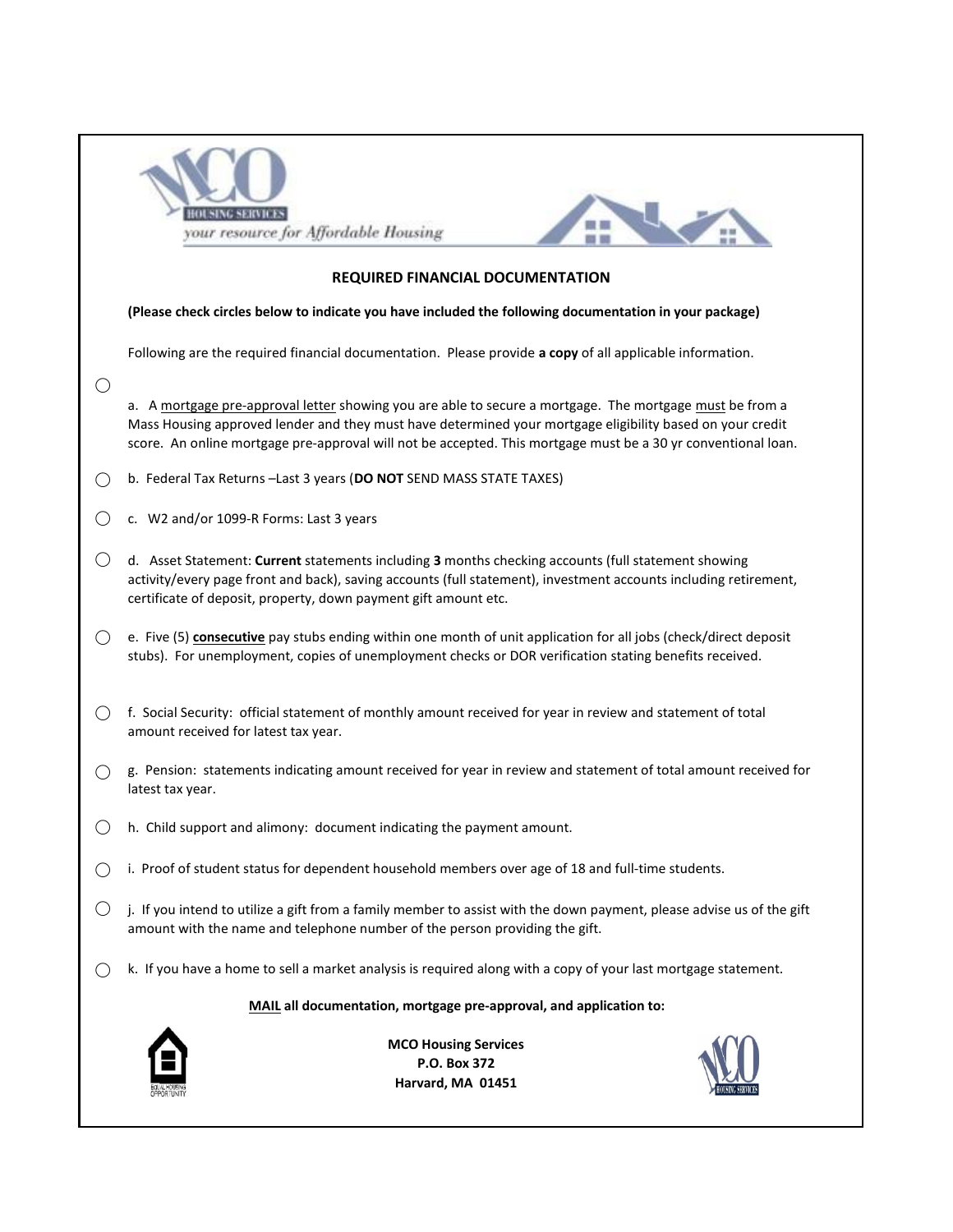|                                                   | <b>BUYER APPLICATION</b>                                                                                                                                                                                             |
|---------------------------------------------------|----------------------------------------------------------------------------------------------------------------------------------------------------------------------------------------------------------------------|
|                                                   |                                                                                                                                                                                                                      |
|                                                   | 308 Autumn Ridge Drive, Ayer MA 01432                                                                                                                                                                                |
| PERSONAL INFORMATION                              | Date: ______________                                                                                                                                                                                                 |
|                                                   |                                                                                                                                                                                                                      |
|                                                   |                                                                                                                                                                                                                      |
| Telephone: ________________                       | Email:                                                                                                                                                                                                               |
|                                                   | Have you owned a home? ______________________ If so, when did you sell? ____________________________                                                                                                                 |
|                                                   |                                                                                                                                                                                                                      |
|                                                   | FINANCIAL WORKSHEET: (Include all Household Income, including gross wages, retirement income (if drawing<br>on it for income), business income, veterans benefits, alimony/child support, unemployment compensation, |
|                                                   | social security, pension/disability income, supplement second income and dividend income.)                                                                                                                           |
| Borrowers Monthly Base Income                     |                                                                                                                                                                                                                      |
| (Gross)                                           |                                                                                                                                                                                                                      |
| Other Income, specify                             |                                                                                                                                                                                                                      |
| Co-Borrowers Monthly Base Income                  |                                                                                                                                                                                                                      |
| (Gross)                                           |                                                                                                                                                                                                                      |
| Other Income, specify                             |                                                                                                                                                                                                                      |
| <b>TOTAL MONTHLY INCOME:</b>                      |                                                                                                                                                                                                                      |
|                                                   | HOUSEHOLD ASSETS: Complete all that apply with current account balances                                                                                                                                              |
| Checking (avg balance for 3 months)               |                                                                                                                                                                                                                      |
| Savings                                           |                                                                                                                                                                                                                      |
| Stocks, Bonds, Treasury Bills, CD or              |                                                                                                                                                                                                                      |
| Money Market Accounts and Mutual                  |                                                                                                                                                                                                                      |
| Funds                                             |                                                                                                                                                                                                                      |
| Individual Retirement, 401K and Keogh<br>accounts |                                                                                                                                                                                                                      |
| Retirement or Pension Funds (amount               |                                                                                                                                                                                                                      |
| you can withdraw without penalty)                 |                                                                                                                                                                                                                      |
| Revocable trusts                                  |                                                                                                                                                                                                                      |
| Equity in rental property or other                |                                                                                                                                                                                                                      |
| capital investments                               |                                                                                                                                                                                                                      |
| Cash value of whole life or universal life        |                                                                                                                                                                                                                      |
| insurance policies                                |                                                                                                                                                                                                                      |
| Down payment Gift                                 |                                                                                                                                                                                                                      |
|                                                   |                                                                                                                                                                                                                      |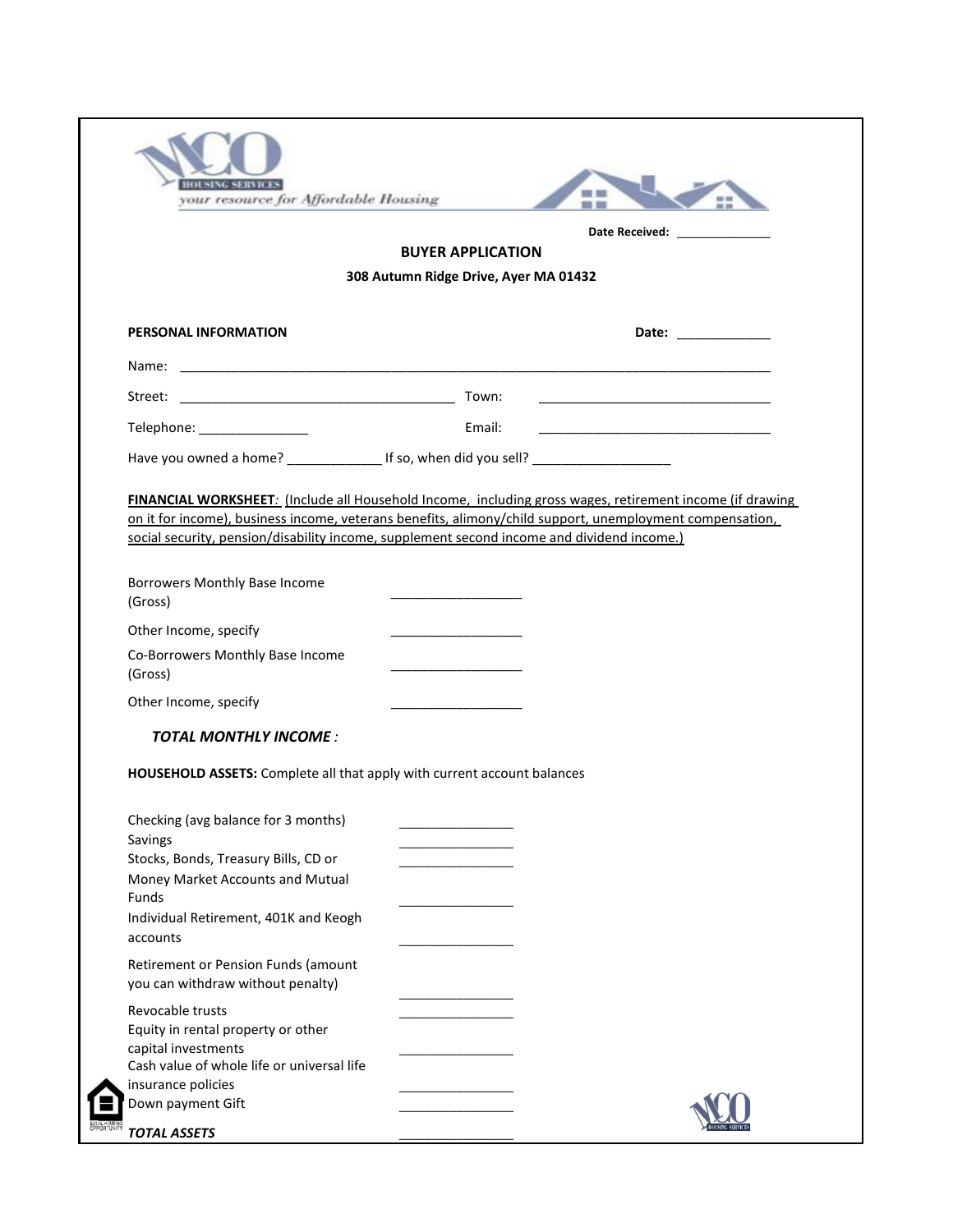| (include for all working household members. Attach separate sheet, if necessary)<br>Street Address: _______________________City/State/Zip: _________________________<br>Date of Hire (approximate): _____________<br>Additional: (Bonus, Commission, Overtime, etc.)<br><b>ABOUT YOUR FAMILY: (OPTIONAL)</b><br>You are requested to fill out the following section in order to assist us in fulfilling affirmative action<br>requirements. Please be advised that you should fill this out based upon family members that will be<br>living in the unit. Please check the appropriate categories:<br>$(#)$ of<br>Applicant Co-Applicant Dependent<br>White<br>African American<br><u> 1980 - Jan James James III, martin politik (</u><br>Hispanic/Latino<br>Asian or Pacific Islander<br>Cape Verdean<br>The total household size is ____________(This is very important to determine the maximum<br>allowable income for your household.)<br>HOUSEHOLD COMPOSITION (including applicants)<br>Age______<br><b>ADDITIONAL INFORMATION:</b><br>The MAXIMUM allowable annual income is as follows:<br><u> 1989 - Johann Barn, amerikan personal (h. 1989)</u><br>House-<br>$\overline{2}$<br>$\mathbf{1}$<br>3<br>5<br>6<br>hold<br>4<br>Size<br>Max<br>\$129,750<br>\$78,300<br>\$89,500<br>\$100,700<br>\$111,850<br>\$120,800<br>Income<br>Limits<br>These income limits are FIRM and cannot be adjusted. Please be advised that the income to be used<br>should include income for all members of the household that are to be residing in the home. Applicants<br>will be responsible for all closing costs and down payments associated with the purchase of a home.<br>Signature<br>Applicant<br>Signature<br><u> 1980 - Johann John Stein, mars ar breithinn ar breithinn an t-Alban Stein ann an 1980.</u><br>Co-Applicant |  |  | <b>EMPLOYMENT STATUS</b> |  |  |  |
|------------------------------------------------------------------------------------------------------------------------------------------------------------------------------------------------------------------------------------------------------------------------------------------------------------------------------------------------------------------------------------------------------------------------------------------------------------------------------------------------------------------------------------------------------------------------------------------------------------------------------------------------------------------------------------------------------------------------------------------------------------------------------------------------------------------------------------------------------------------------------------------------------------------------------------------------------------------------------------------------------------------------------------------------------------------------------------------------------------------------------------------------------------------------------------------------------------------------------------------------------------------------------------------------------------------------------------------------------------------------------------------------------------------------------------------------------------------------------------------------------------------------------------------------------------------------------------------------------------------------------------------------------------------------------------------------------------------------------------------------------------------------------------------------------------------------------------|--|--|--------------------------|--|--|--|
|                                                                                                                                                                                                                                                                                                                                                                                                                                                                                                                                                                                                                                                                                                                                                                                                                                                                                                                                                                                                                                                                                                                                                                                                                                                                                                                                                                                                                                                                                                                                                                                                                                                                                                                                                                                                                                    |  |  |                          |  |  |  |
|                                                                                                                                                                                                                                                                                                                                                                                                                                                                                                                                                                                                                                                                                                                                                                                                                                                                                                                                                                                                                                                                                                                                                                                                                                                                                                                                                                                                                                                                                                                                                                                                                                                                                                                                                                                                                                    |  |  |                          |  |  |  |
|                                                                                                                                                                                                                                                                                                                                                                                                                                                                                                                                                                                                                                                                                                                                                                                                                                                                                                                                                                                                                                                                                                                                                                                                                                                                                                                                                                                                                                                                                                                                                                                                                                                                                                                                                                                                                                    |  |  |                          |  |  |  |
|                                                                                                                                                                                                                                                                                                                                                                                                                                                                                                                                                                                                                                                                                                                                                                                                                                                                                                                                                                                                                                                                                                                                                                                                                                                                                                                                                                                                                                                                                                                                                                                                                                                                                                                                                                                                                                    |  |  |                          |  |  |  |
|                                                                                                                                                                                                                                                                                                                                                                                                                                                                                                                                                                                                                                                                                                                                                                                                                                                                                                                                                                                                                                                                                                                                                                                                                                                                                                                                                                                                                                                                                                                                                                                                                                                                                                                                                                                                                                    |  |  |                          |  |  |  |
|                                                                                                                                                                                                                                                                                                                                                                                                                                                                                                                                                                                                                                                                                                                                                                                                                                                                                                                                                                                                                                                                                                                                                                                                                                                                                                                                                                                                                                                                                                                                                                                                                                                                                                                                                                                                                                    |  |  |                          |  |  |  |
|                                                                                                                                                                                                                                                                                                                                                                                                                                                                                                                                                                                                                                                                                                                                                                                                                                                                                                                                                                                                                                                                                                                                                                                                                                                                                                                                                                                                                                                                                                                                                                                                                                                                                                                                                                                                                                    |  |  |                          |  |  |  |
|                                                                                                                                                                                                                                                                                                                                                                                                                                                                                                                                                                                                                                                                                                                                                                                                                                                                                                                                                                                                                                                                                                                                                                                                                                                                                                                                                                                                                                                                                                                                                                                                                                                                                                                                                                                                                                    |  |  |                          |  |  |  |
|                                                                                                                                                                                                                                                                                                                                                                                                                                                                                                                                                                                                                                                                                                                                                                                                                                                                                                                                                                                                                                                                                                                                                                                                                                                                                                                                                                                                                                                                                                                                                                                                                                                                                                                                                                                                                                    |  |  |                          |  |  |  |
|                                                                                                                                                                                                                                                                                                                                                                                                                                                                                                                                                                                                                                                                                                                                                                                                                                                                                                                                                                                                                                                                                                                                                                                                                                                                                                                                                                                                                                                                                                                                                                                                                                                                                                                                                                                                                                    |  |  |                          |  |  |  |
|                                                                                                                                                                                                                                                                                                                                                                                                                                                                                                                                                                                                                                                                                                                                                                                                                                                                                                                                                                                                                                                                                                                                                                                                                                                                                                                                                                                                                                                                                                                                                                                                                                                                                                                                                                                                                                    |  |  |                          |  |  |  |
|                                                                                                                                                                                                                                                                                                                                                                                                                                                                                                                                                                                                                                                                                                                                                                                                                                                                                                                                                                                                                                                                                                                                                                                                                                                                                                                                                                                                                                                                                                                                                                                                                                                                                                                                                                                                                                    |  |  |                          |  |  |  |
|                                                                                                                                                                                                                                                                                                                                                                                                                                                                                                                                                                                                                                                                                                                                                                                                                                                                                                                                                                                                                                                                                                                                                                                                                                                                                                                                                                                                                                                                                                                                                                                                                                                                                                                                                                                                                                    |  |  |                          |  |  |  |
|                                                                                                                                                                                                                                                                                                                                                                                                                                                                                                                                                                                                                                                                                                                                                                                                                                                                                                                                                                                                                                                                                                                                                                                                                                                                                                                                                                                                                                                                                                                                                                                                                                                                                                                                                                                                                                    |  |  |                          |  |  |  |
|                                                                                                                                                                                                                                                                                                                                                                                                                                                                                                                                                                                                                                                                                                                                                                                                                                                                                                                                                                                                                                                                                                                                                                                                                                                                                                                                                                                                                                                                                                                                                                                                                                                                                                                                                                                                                                    |  |  |                          |  |  |  |
|                                                                                                                                                                                                                                                                                                                                                                                                                                                                                                                                                                                                                                                                                                                                                                                                                                                                                                                                                                                                                                                                                                                                                                                                                                                                                                                                                                                                                                                                                                                                                                                                                                                                                                                                                                                                                                    |  |  |                          |  |  |  |
|                                                                                                                                                                                                                                                                                                                                                                                                                                                                                                                                                                                                                                                                                                                                                                                                                                                                                                                                                                                                                                                                                                                                                                                                                                                                                                                                                                                                                                                                                                                                                                                                                                                                                                                                                                                                                                    |  |  |                          |  |  |  |
|                                                                                                                                                                                                                                                                                                                                                                                                                                                                                                                                                                                                                                                                                                                                                                                                                                                                                                                                                                                                                                                                                                                                                                                                                                                                                                                                                                                                                                                                                                                                                                                                                                                                                                                                                                                                                                    |  |  |                          |  |  |  |
|                                                                                                                                                                                                                                                                                                                                                                                                                                                                                                                                                                                                                                                                                                                                                                                                                                                                                                                                                                                                                                                                                                                                                                                                                                                                                                                                                                                                                                                                                                                                                                                                                                                                                                                                                                                                                                    |  |  |                          |  |  |  |
|                                                                                                                                                                                                                                                                                                                                                                                                                                                                                                                                                                                                                                                                                                                                                                                                                                                                                                                                                                                                                                                                                                                                                                                                                                                                                                                                                                                                                                                                                                                                                                                                                                                                                                                                                                                                                                    |  |  |                          |  |  |  |
|                                                                                                                                                                                                                                                                                                                                                                                                                                                                                                                                                                                                                                                                                                                                                                                                                                                                                                                                                                                                                                                                                                                                                                                                                                                                                                                                                                                                                                                                                                                                                                                                                                                                                                                                                                                                                                    |  |  |                          |  |  |  |
|                                                                                                                                                                                                                                                                                                                                                                                                                                                                                                                                                                                                                                                                                                                                                                                                                                                                                                                                                                                                                                                                                                                                                                                                                                                                                                                                                                                                                                                                                                                                                                                                                                                                                                                                                                                                                                    |  |  |                          |  |  |  |
|                                                                                                                                                                                                                                                                                                                                                                                                                                                                                                                                                                                                                                                                                                                                                                                                                                                                                                                                                                                                                                                                                                                                                                                                                                                                                                                                                                                                                                                                                                                                                                                                                                                                                                                                                                                                                                    |  |  |                          |  |  |  |
|                                                                                                                                                                                                                                                                                                                                                                                                                                                                                                                                                                                                                                                                                                                                                                                                                                                                                                                                                                                                                                                                                                                                                                                                                                                                                                                                                                                                                                                                                                                                                                                                                                                                                                                                                                                                                                    |  |  |                          |  |  |  |
|                                                                                                                                                                                                                                                                                                                                                                                                                                                                                                                                                                                                                                                                                                                                                                                                                                                                                                                                                                                                                                                                                                                                                                                                                                                                                                                                                                                                                                                                                                                                                                                                                                                                                                                                                                                                                                    |  |  |                          |  |  |  |
|                                                                                                                                                                                                                                                                                                                                                                                                                                                                                                                                                                                                                                                                                                                                                                                                                                                                                                                                                                                                                                                                                                                                                                                                                                                                                                                                                                                                                                                                                                                                                                                                                                                                                                                                                                                                                                    |  |  |                          |  |  |  |
|                                                                                                                                                                                                                                                                                                                                                                                                                                                                                                                                                                                                                                                                                                                                                                                                                                                                                                                                                                                                                                                                                                                                                                                                                                                                                                                                                                                                                                                                                                                                                                                                                                                                                                                                                                                                                                    |  |  |                          |  |  |  |
|                                                                                                                                                                                                                                                                                                                                                                                                                                                                                                                                                                                                                                                                                                                                                                                                                                                                                                                                                                                                                                                                                                                                                                                                                                                                                                                                                                                                                                                                                                                                                                                                                                                                                                                                                                                                                                    |  |  |                          |  |  |  |
|                                                                                                                                                                                                                                                                                                                                                                                                                                                                                                                                                                                                                                                                                                                                                                                                                                                                                                                                                                                                                                                                                                                                                                                                                                                                                                                                                                                                                                                                                                                                                                                                                                                                                                                                                                                                                                    |  |  |                          |  |  |  |
|                                                                                                                                                                                                                                                                                                                                                                                                                                                                                                                                                                                                                                                                                                                                                                                                                                                                                                                                                                                                                                                                                                                                                                                                                                                                                                                                                                                                                                                                                                                                                                                                                                                                                                                                                                                                                                    |  |  |                          |  |  |  |
|                                                                                                                                                                                                                                                                                                                                                                                                                                                                                                                                                                                                                                                                                                                                                                                                                                                                                                                                                                                                                                                                                                                                                                                                                                                                                                                                                                                                                                                                                                                                                                                                                                                                                                                                                                                                                                    |  |  |                          |  |  |  |
|                                                                                                                                                                                                                                                                                                                                                                                                                                                                                                                                                                                                                                                                                                                                                                                                                                                                                                                                                                                                                                                                                                                                                                                                                                                                                                                                                                                                                                                                                                                                                                                                                                                                                                                                                                                                                                    |  |  |                          |  |  |  |
|                                                                                                                                                                                                                                                                                                                                                                                                                                                                                                                                                                                                                                                                                                                                                                                                                                                                                                                                                                                                                                                                                                                                                                                                                                                                                                                                                                                                                                                                                                                                                                                                                                                                                                                                                                                                                                    |  |  |                          |  |  |  |
|                                                                                                                                                                                                                                                                                                                                                                                                                                                                                                                                                                                                                                                                                                                                                                                                                                                                                                                                                                                                                                                                                                                                                                                                                                                                                                                                                                                                                                                                                                                                                                                                                                                                                                                                                                                                                                    |  |  |                          |  |  |  |
|                                                                                                                                                                                                                                                                                                                                                                                                                                                                                                                                                                                                                                                                                                                                                                                                                                                                                                                                                                                                                                                                                                                                                                                                                                                                                                                                                                                                                                                                                                                                                                                                                                                                                                                                                                                                                                    |  |  |                          |  |  |  |
|                                                                                                                                                                                                                                                                                                                                                                                                                                                                                                                                                                                                                                                                                                                                                                                                                                                                                                                                                                                                                                                                                                                                                                                                                                                                                                                                                                                                                                                                                                                                                                                                                                                                                                                                                                                                                                    |  |  |                          |  |  |  |
|                                                                                                                                                                                                                                                                                                                                                                                                                                                                                                                                                                                                                                                                                                                                                                                                                                                                                                                                                                                                                                                                                                                                                                                                                                                                                                                                                                                                                                                                                                                                                                                                                                                                                                                                                                                                                                    |  |  |                          |  |  |  |
|                                                                                                                                                                                                                                                                                                                                                                                                                                                                                                                                                                                                                                                                                                                                                                                                                                                                                                                                                                                                                                                                                                                                                                                                                                                                                                                                                                                                                                                                                                                                                                                                                                                                                                                                                                                                                                    |  |  |                          |  |  |  |
|                                                                                                                                                                                                                                                                                                                                                                                                                                                                                                                                                                                                                                                                                                                                                                                                                                                                                                                                                                                                                                                                                                                                                                                                                                                                                                                                                                                                                                                                                                                                                                                                                                                                                                                                                                                                                                    |  |  |                          |  |  |  |
|                                                                                                                                                                                                                                                                                                                                                                                                                                                                                                                                                                                                                                                                                                                                                                                                                                                                                                                                                                                                                                                                                                                                                                                                                                                                                                                                                                                                                                                                                                                                                                                                                                                                                                                                                                                                                                    |  |  |                          |  |  |  |
|                                                                                                                                                                                                                                                                                                                                                                                                                                                                                                                                                                                                                                                                                                                                                                                                                                                                                                                                                                                                                                                                                                                                                                                                                                                                                                                                                                                                                                                                                                                                                                                                                                                                                                                                                                                                                                    |  |  |                          |  |  |  |
|                                                                                                                                                                                                                                                                                                                                                                                                                                                                                                                                                                                                                                                                                                                                                                                                                                                                                                                                                                                                                                                                                                                                                                                                                                                                                                                                                                                                                                                                                                                                                                                                                                                                                                                                                                                                                                    |  |  |                          |  |  |  |
|                                                                                                                                                                                                                                                                                                                                                                                                                                                                                                                                                                                                                                                                                                                                                                                                                                                                                                                                                                                                                                                                                                                                                                                                                                                                                                                                                                                                                                                                                                                                                                                                                                                                                                                                                                                                                                    |  |  |                          |  |  |  |
|                                                                                                                                                                                                                                                                                                                                                                                                                                                                                                                                                                                                                                                                                                                                                                                                                                                                                                                                                                                                                                                                                                                                                                                                                                                                                                                                                                                                                                                                                                                                                                                                                                                                                                                                                                                                                                    |  |  |                          |  |  |  |
|                                                                                                                                                                                                                                                                                                                                                                                                                                                                                                                                                                                                                                                                                                                                                                                                                                                                                                                                                                                                                                                                                                                                                                                                                                                                                                                                                                                                                                                                                                                                                                                                                                                                                                                                                                                                                                    |  |  |                          |  |  |  |